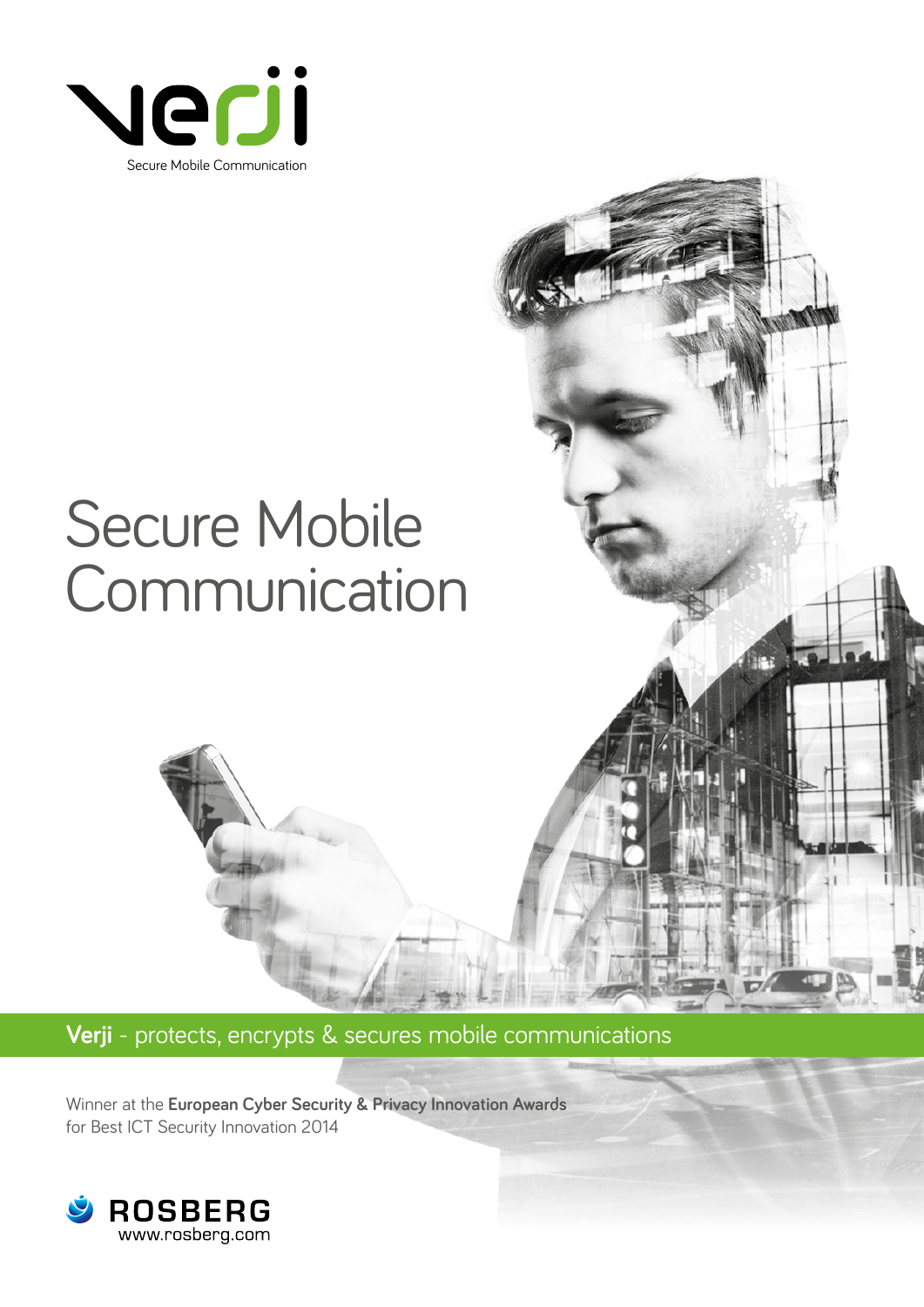### **Contents**

## 1. Introduction

In a further cause for concern, the US based '60 Minutes' show were able to hack an American senator's phone remotely, using just the mobile number. The risks are genuine, they are here and they affect every organisation, regardless of size. Smartphone hacking software is cheap and readily available online, allowing criminals to take control of smartphones and access sensitive data and passwords. This is then used to walk right through the door of an organisation's IT security system.

Most businesses remain unaware of the threat which smartphones present to their organisation and its network infrastructure, staff, customers and stakeholders. SMS attacks, SMS fraud, identity theft, fake cell towers and IMSI catchers are on the increase. The recent Santander SMS phishing - or 'smishing' - scams demonstrate how effective fraudsters are becoming at hijacking genuine text message threads. VERJI SMC replaces the user's existing text messaging app and is fully integrated with the Telco. VERJI SMC is easy to install and requires no training to use. It can be easily deployed to thousands of employees through the commonly used MDM / EMM systems. If a receiver of a message or call does not have VERJI SMC, the sender is warned that this communication will be without encryption, as a regular SMS or voice call, if approved.

VERJI SMC uses 256 bit AES end to end encryption on speech, messages and attachments, providing superior security. Add any type of attachments directly from DropBox, iCloud Drive or from folders.

External contacts can be added to the system, enabling encrypted communication invisible to others. What cannot be seen, cannot be traced.

Smartphones are becoming increasingly subjected to silent attacks. Users never know that they are infected and no antivirus can detect these threats.

These stealth attacks are untraceable and until now, there have been no means of protection. The launch of Verji by Rosberg System represents the only scalable, patented, hardware agnostic solution for preventing smartphone attacks.

### VERJI SMC encrypts mobile communication and protects against hacking attacks.



Mobile devices now present the Number 1 weakest security link for businesses. *(CyberEdgeGroup)*

During 2015, there was a 65% increase in mobile threats from the previous year, with mobile devices providing the easiest entry point to target-rich networks for cyber attackers. *(Cyberthreat Defense Report 2016)*

62% of Information Security Professionals expect a Breach in 2016.

*(Cyberthreat Defense Report 2016)*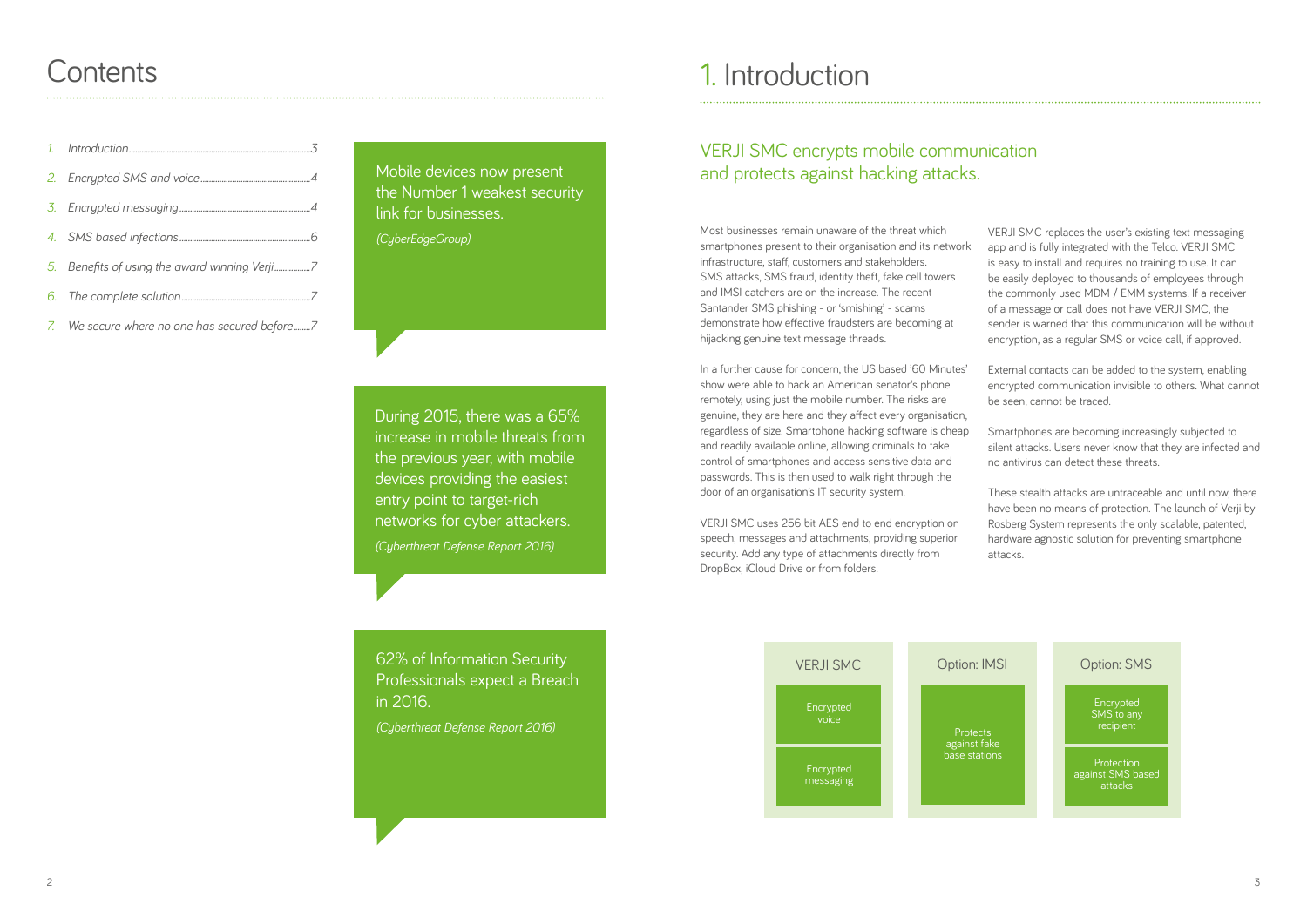

## 2. Encrypted SMS & Voice

In other words, these attacks are stealthy, untraceable and until now, there have been no means of protection against them.

For this reason, Rosberg System has developed and patented a solution that combines IP-based highly encrypted messaging with encrypted SMS in one app, replacing the standard SMS app to secure the device.

Send messages to recipients with or without VERJI SMC with ease and securely transfer any kind of file to anyone.

Smartphones are becoming increasingly subjected to silent attacks. Users are unaware that their device has been infected and no antivirus can detect these threats.

 $4\overline{5}$ VERJI SMC was Awarded *"Best ICT Security Innovation"* at the prestigous European Cyber Security Awards 2014.

Add to that the ability to defend the smartphone against any type of SMS based attack, as well as the ability to defend against rogue mobile cell towers (IMSI-catchers). It all adds up to a very powerful security solution which, until now, has simply not been available.

The best part? The user will never see it is a security solution, they will just see a very good app that handles everything.

### 3. Encrypted Messages

Verji uses the Caller-ID as the identifier, integrating with the phonebook in the same way as the native SMS-app. From the user perspective, it offers secure messaging without having to worry if the user is internal or external. When sending to external users (users who do not have Verji), a warning will be given that the message will be sent to an unprotected recipient. The message will then be transferred to the Rosberg server heavily encrypted,



All messages between users of the VERJI SMC app use end to end encryption, bypassing the Telco's server all together. Transfer files of any kind, easily, securely & heavily encrypted.

> then the server will decrypt it and deliver it to the Telco as a regular SMS.

Files are also encrypted and sent to the server, placed on a web-server and a link for download is generated and sent as an SMS to the recipient. In this way, the user gets a seamless experience with the same possibilities to devices that can only receive traditional SMS.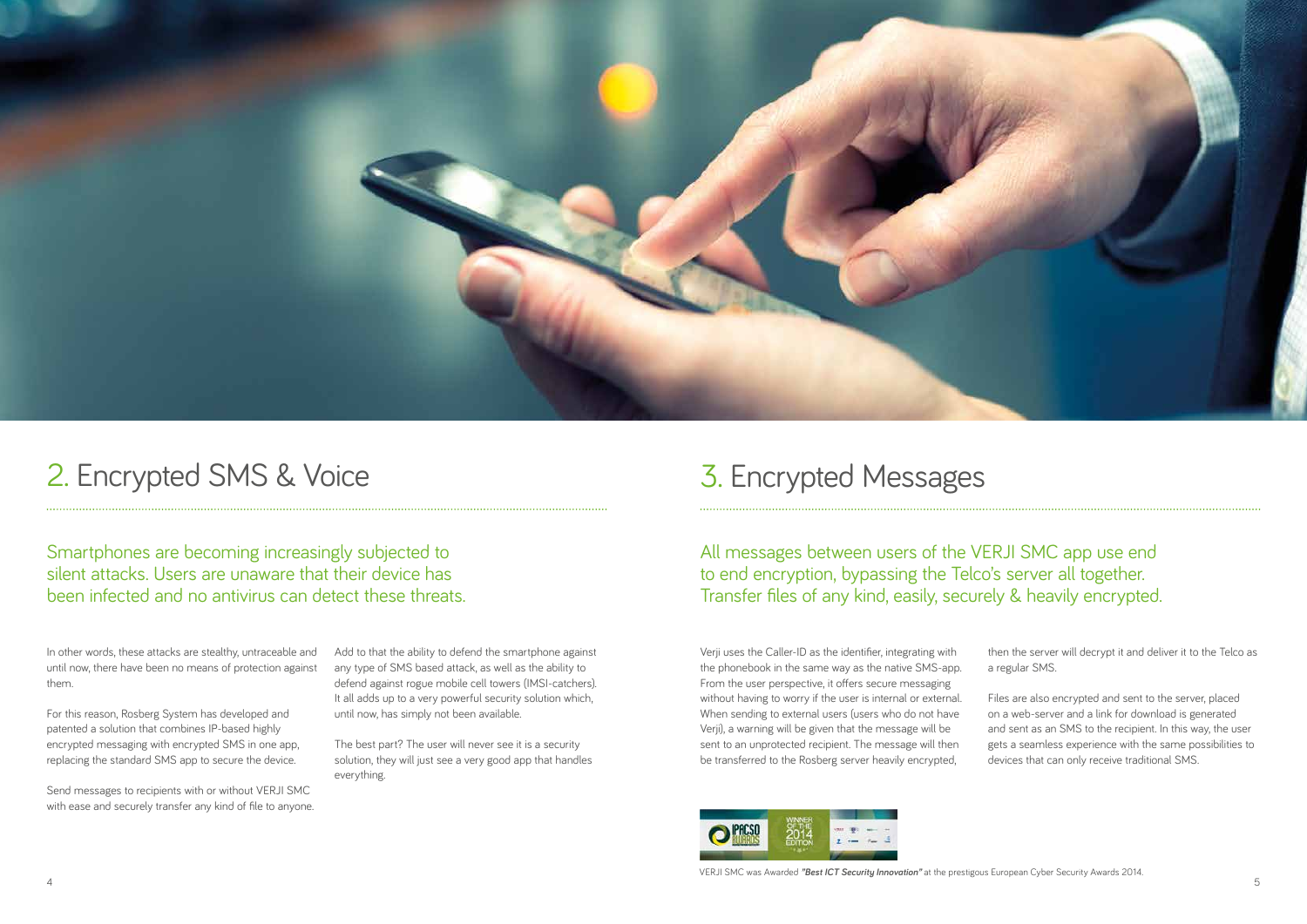## 4. SMS Based Infections

SMS based attacks also use silent SMS messages, which infect the phone at the modem level where the operating system of the modem or SIM card is used to gain access to and install malicious software.

These methods are used by, amongst others, the NSA, with an attack method called Monkey Calendar and by the UK intelligence agency GCHQ through their method, Nose.y.

### Who infects?

There are many agencies, governments and industrial entities that resort to espionage. Since SMS is such an old standard and until now not protected, it is fairly easy to infect a smartphone and get access to everything in it. The most advanced infections simply cannot be found. As technology evolves, cheap monitoring solutions have emerged, making it possible to spy on someone's smartphone as easily as checking an e-mail.

### Encrypted voice

Wouldn't it be great to have an encrypted voice solution that knows all by itself if the recipient can receive a call encrypted or not?

Wouldn't it be great if all the user had to relate to was just the phone number? And even better, the caller would use this just as they would normally, with no special procedures or hassle.

Verji offers end to end encryption of voice calls for complete security. Talk when no one listens in.

## 5. Benefits of using the award winning VERJI SMC

- Can be branded with a company logo.
- Provide a branded version of VFR II SMC to valued contacts and enjoy encrypted messaging and speech using unique identifiers known only by the user.
- Intended for corporations, Telcos, ISPs and service providers. Corporations can buy the solution and install it themselves or buy it as a service.
- Available for Android, IOS and Android compatible Blackberry. Windows mobile version currently in development.
- Secure voice calls using 256 bit AES end to end encryption
- Secure messaging using 256 bit AES end to end encryption
- Add any file, regardless of file type
- Replaces your existing SMS app
- Protection against SMS based attacks, including silent SMS attacks
- Protection against attacks using fake cell towers
- Buy as a hosted solution or have a dedicated in-house server.
- Easy to install and no training needed to use

### 6. The complete solution

Users can start out with the two basic components of Verji SMC, the encrypted messaging solution combined with protection against SMS-attacks. This provides an easy to use app, completely integrated with the users' phone book. All messages are highly encrypted to the server and for those sent to others with the same app, end to end encryption provides complete security.

## 7. Verji secures where no one has secured before

There have been security systems available for mobile devices for a long time, but none protect users against infections using SMS. It is like having heavy locks on a front door, whilst leaving the back door unlocked and wide open.

### IMSI catcher protection

A mobile phone will always connect to the strongest sender, which opens the possibility for 'a man in the middle' attack using a fake cell tower. These devices are often referred to as IMSI catchers, grabbers or stingrays.

The cheapest can be bought online for less than 2000 USD, while the most advanced can cost up to 2 Million USD.

*VERJI SMC protects against IMSI catcher attacks.*

These attacks use SMS as a means of infecting the phone. One example is the Android vulnerability "Stagefright", which can take complete control of a device after sending a regular MMS message to infect it.

> Encrypted file transfer is also included. Add on options are IMSI-catcher protection and encrypted speech, providing the complete protection solution.

This is why attackers use SMS based attacks. Old school technology and a lack of protection have made it the target of choice. Rosberg System is the first company to provide smartphone users with security in this field without having to buy expensive crypto phones.